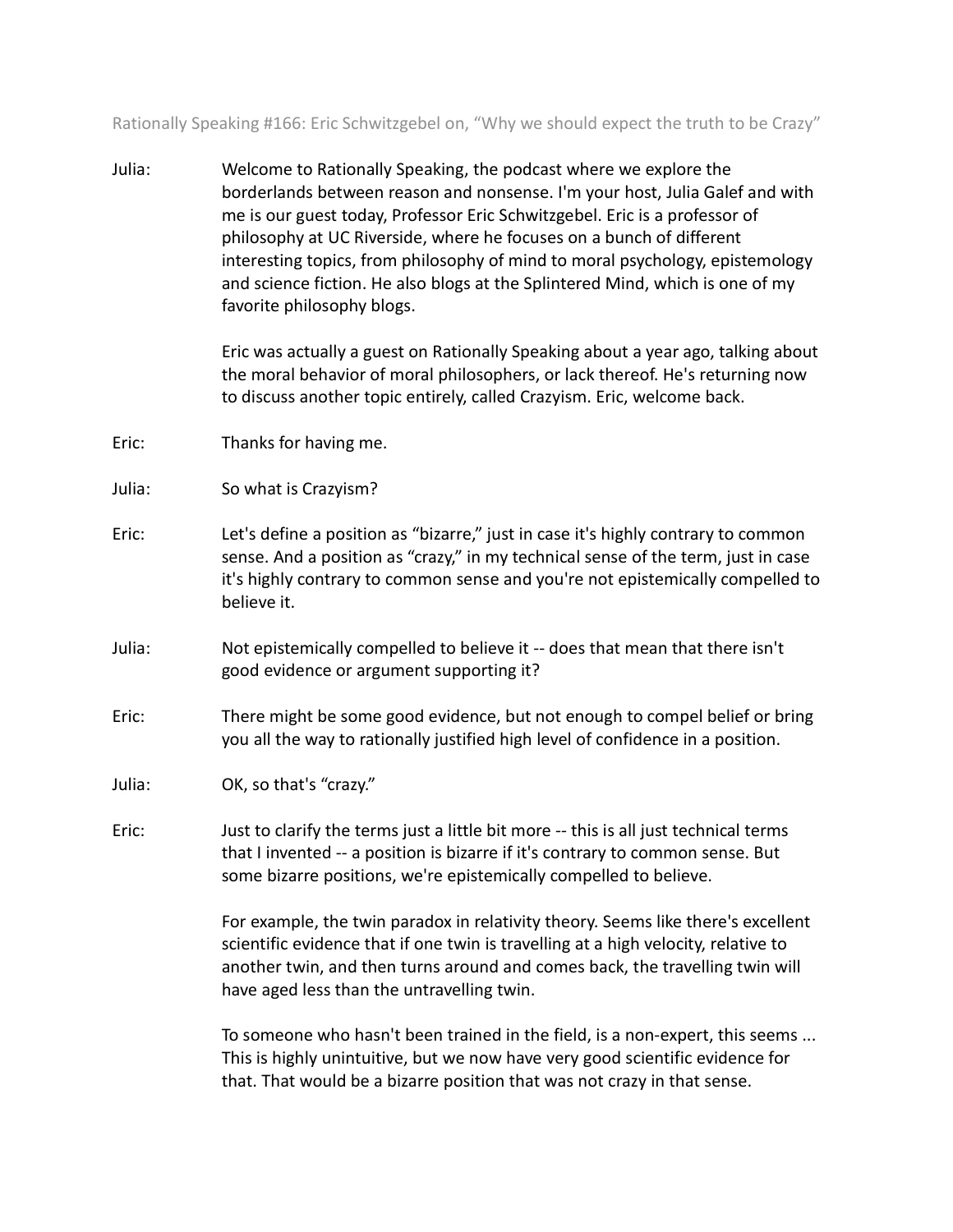| Julia: | Because it's not dubious, because there's strong evidence for it, right.                                                                                                                                                                                                                                                                                                                                              |
|--------|-----------------------------------------------------------------------------------------------------------------------------------------------------------------------------------------------------------------------------------------------------------------------------------------------------------------------------------------------------------------------------------------------------------------------|
| Eric:  | Right, it's not dubious. Dubious is another term that I'm using technically. A<br>position is dubious, just in case we're not epistemically compelled to believe it.<br>So these are just all my vocabulary for talking about this.                                                                                                                                                                                   |
| Julia: | Before you define crazyism, would you say that the concepts of "bizarre" and<br>"dubious" map onto the Bayesian concepts of having a low prior on something,<br>and having low evidence for something, respectively? Before we get any<br>evidence at all, we should put very low probability on something being true if it<br>seems bizarre, and if we don't have very strong evidence for it, then it's<br>dubious? |
| Eric:  | That's probably a reasonable translation, I'm not sure I'd commit to that<br>exactly.                                                                                                                                                                                                                                                                                                                                 |
| Julia: | Okay, fair.                                                                                                                                                                                                                                                                                                                                                                                                           |
| Eric:  | At least as a first approximation on it, and maybe as a final translation, that<br>would be fine. A bizarre position would be one that  I don't define it in terms<br>of priors, probably because I don't know priors exactly are, they seem to work<br>out differently in Bayesian, different kinds of accounts of                                                                                                   |
| Julia: | I think it also gets a little complicated, philosophically when we're talking<br>logical or philosophical arguments as opposed to empirical claims. So I think<br>you're especially justified in being hesitant to commit to that definition here.                                                                                                                                                                    |
| Eric:  | The way that I prefer to talk about bizarreness is that non-specialists would be<br>highly confident that it's false. Perhaps implicitly, they might not have explicitly<br>thought about the issue before. Either implicitly or explicitly are confident that<br>it's false.                                                                                                                                         |
| Julia: | Maybe someone would officially defer to experts and say, "Okay, well, the<br>physicists say that, I'm not a physicist, so okay." It still seems intuitively<br>impossible that it could be true, but they're willing to defer to authorities at<br>least, explicitly.                                                                                                                                                 |
| Eric:  | Right.                                                                                                                                                                                                                                                                                                                                                                                                                |
|        | That would be bizarreness. Before Copernicus won the day with the idea that<br>the Earth moves around the sun, that would have been bizarre. And also I<br>think, crazy, in a sense, when it was first proposed, the evidence that<br>Copernicus appealed to was probably not sufficient to compel belief that the                                                                                                    |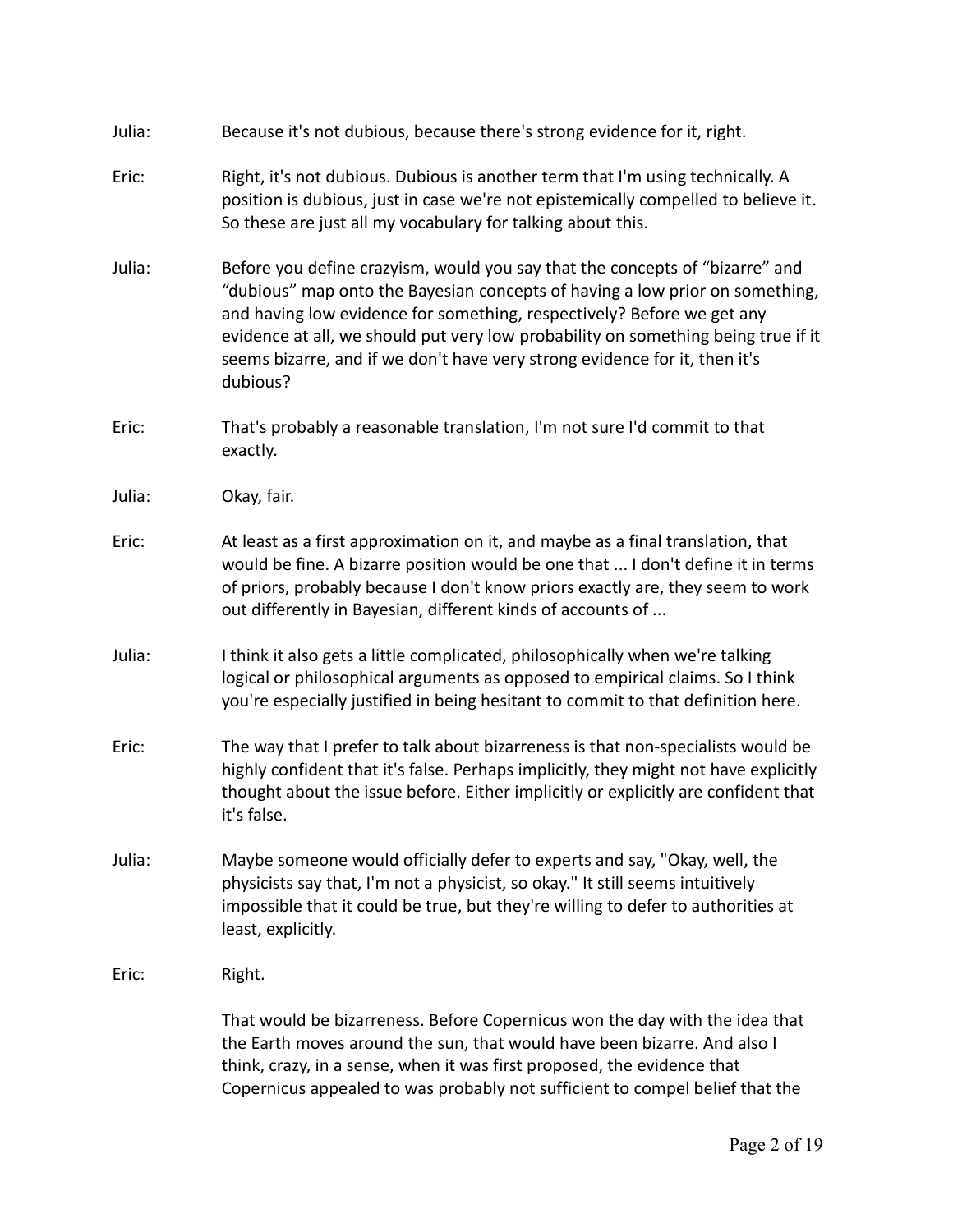Earth did in fact, travel around the sun. When Copernicus first proposed the position, or when Darwin first proposed the theory of evolution by natural selection, these positions were both contrary to common sense, and dubious, and so, crazy.

But then as, eventually, scientific evidence came in, they lost first their dubiety, and then became really bizarre. And then common sense, I think, can change over time. It's now maybe no longer as strongly contrary to common sense, maybe not contrary to common sense at all, to think the Earth goes around the sun rather than the other way.

- Julia: To some extent, I think common sense evolves, and to some extent, I think it just gets stretched out. My common sense has been stretched enough by things like quantum mechanics, there's more room for other things that I would have considered crazy to slip in, for me to go, "Wow, okay -- maybe." If quantum mechanics is true, then God, it's just hard for me to reject anything! Or many things out of hand, that I otherwise would have.
- Eric: Quantum theory is a good example of a domain in which, I think, crazyism is pretty appealing. There are various ways of interpreting what's going on with quantum mechanics. There might be no collapse views in which the world is splitting into many worlds, that's a common interpretation these days. There are also collapse type views in which the observation of a process causes the way function to collapse, which is also ... Both of those views seem pretty strange by the standards of common sense.

I think both of those interpretations are crazy in the sense that I've defined, obviously that doesn't mean only a clinically insane person would accept them, but there's a sense in which it's not too unfamiliar to say something like, "Wow, it's crazy to think that the world is splitting into uncountably many universes." I don't think we're epistemically compelled to accept that interpretation of quantum mechanics.

- Julia: We haven't actually defined crazyism yet, we've just defined crazy.
- Eric: Right, then crazyism would be the view that something crazy must be true about a domain in question. So if we define relative to a domain, then you would be committed to crazyism if you're committed to the idea something crazy must be true.
- Julia: That whatever the truth turns out to be, some part of it must be crazy.
- Eric: Right. For example, there might be four different plausible approaches, maybe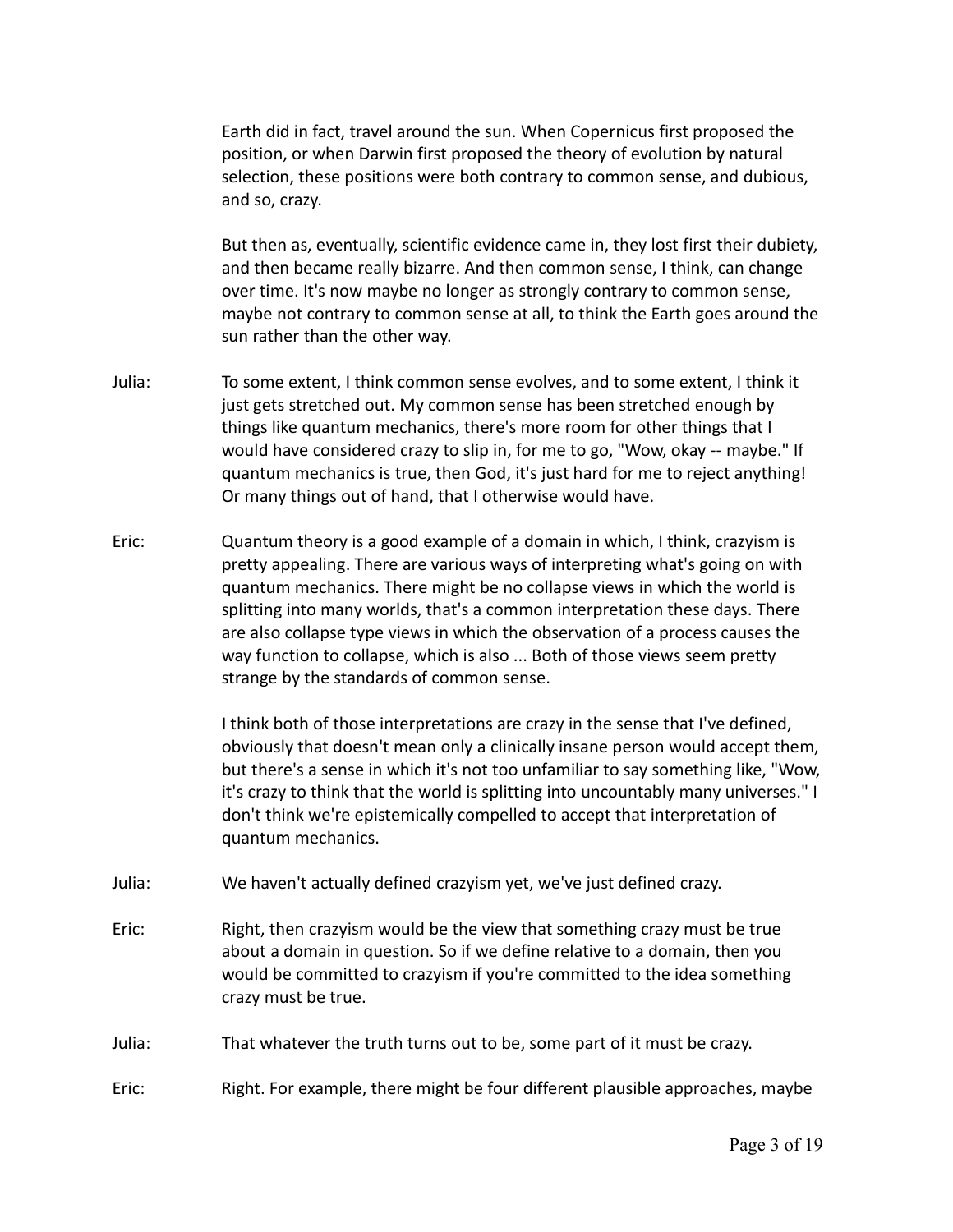four broad approaches to quantum mechanics. Each of them is bizarre and dubious, but one of them must be true, you think. Or alternatively, there'd be something even more bizarre and dubious that's true. Whatever the truth is, it's going to be something bizarre and dubious that is crazy.

Crazyism about interpretations of quantum mechanics then would be: Well, there are various options, but whatever the truth turns out to be it's going to be something that's highly contrary to common sense, and that we currently don't have compelling epistemic reason to believe.

Julia: When I read your description of crazyism, it reminded me of this quote from Niels Bohr, I don't remember who he was talking to, but he said, "We all agree that your theory is crazy. What we don't yet agree about is whether it's crazy enough to be true."

He sounds like a crazyist about whatever that topic was in Physics.

Eric: Yes, I think crazyism is pretty plausible in certain cutting edge areas of science. The way academic work sometimes goes is that kind of adventuresome people, intellectual adventurers, find themselves endorsing theories that are highly contrary to common sense, and for which the evidence is less than compelling.

> And then they put the work into developing those theories, and eventually, if they're really successful like Copernican theory was, or like Darwin was eventually, the scientific community comes around to them. Trying to chase down the crazy is an important academic task.

- Julia: Before we get into the reasons why we should expect crazyism to be true in certain domains, maybe we could just discuss what other domains outside of, say, Physics, do you think it might be reasonable to be a crazyist about?
- Eric: The one that I've thought about in most detail is the metaphysics of mind, that's one. Which is broadly the issue of what sorts of beings in the universe have minds, have conscious experiences, and how does having a mind relate to existing in the physical or material world, if the physical or material world exists. That would be one domain where I think crazyism is pretty plausible.

I've also been thinking about extending it to ethics, and so that's something that I haven't worked out in as much detail, but I'd like to think about that.

Julia: I've thought more about moral philosophy and metaethics than I have about metaphysics of mind. And I keep bumping up against these situations where I'm forced to choose between unpalatable options, or between bullets that I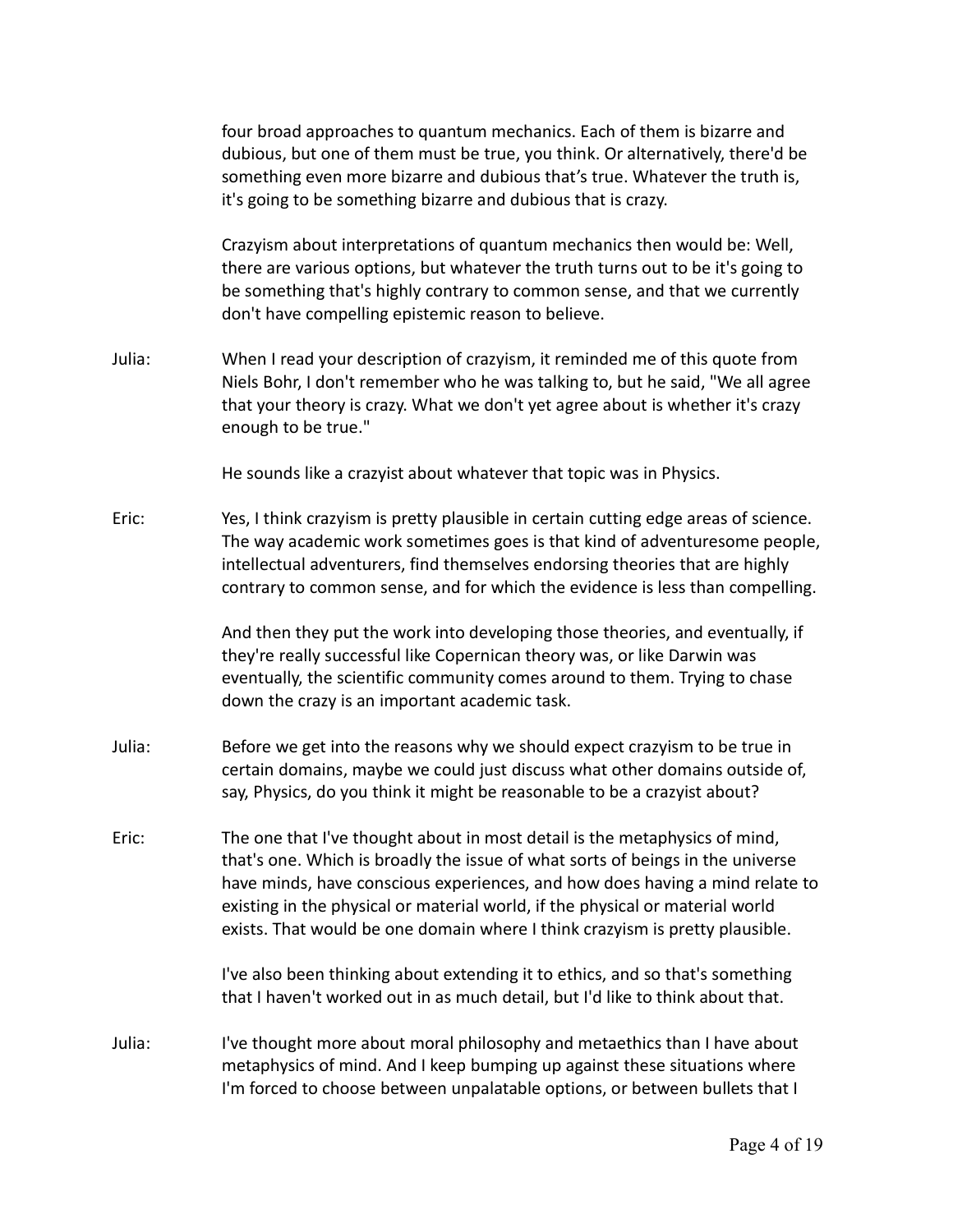have to bite, essentially.

In fact, one of my favorite works of philosophy is a relatively recent paper by someone named Gustaf Arrhenius, in which he ... It's a very rigorous, precise paper, for Philosophy, and he basically lays out all of these seemingly common sense principles that we would want a moral system to have. Principles like ... I may slightly misquote or mis-paraphrase some of these, but there were things like, "All else equal, adding more happy people to the world isn't bad." Or, "All else equal, making currently existing people happier isn't bad."

He has a list of six or seven or so of these principles, each of which we just want to accept almost unquestioningly, it just seems self evidently true, and then he shows rigorously that they cannot all be true. You've got to give up at least one of them if you want an internally consistent moral system.

- Eric: That's interesting, I should check out that paper.
- Julia: Absolutely, I'll send you it.
- Eric: Send me the paper, that'd be awesome.
- Julia: In fact, maybe we should link to it on the site. There's a bunch of sort of more concrete, moral philosophy thought experiments that can arrive out of this ... Where our intuition produced these paradoxical results. Gustaf's paper is a nice formalization of why we get these paradoxes.

This is specific to a utilitarian philosophy, so if you're willing to abandon utilitarianism, you don't have a problem.

Anyway, in metaphysics of mind, what would be ... Are there specific questions in metaphysics of mind where we're stuck between a rock and a hard place?

Eric: I think there are some questions, and I'll get to those in a minute, but first I want ... A general connection to the issues that you raised about meta ethics, also. One, to bring out, in my own way, what you said pretty explicitly already was: If common sense is incoherent in some domain, then it's not going to be possible to have a well developed theory that respects every aspect of it. It's going to have to conflict with common sense in some respect.

> That, I think, might be true in moral theory. Although in moral theory, I think, it's a little hard to tell sometimes whether you have, in common sense, straight up conflicts, versus different criteria that edge against each other, that can be weighed against each other.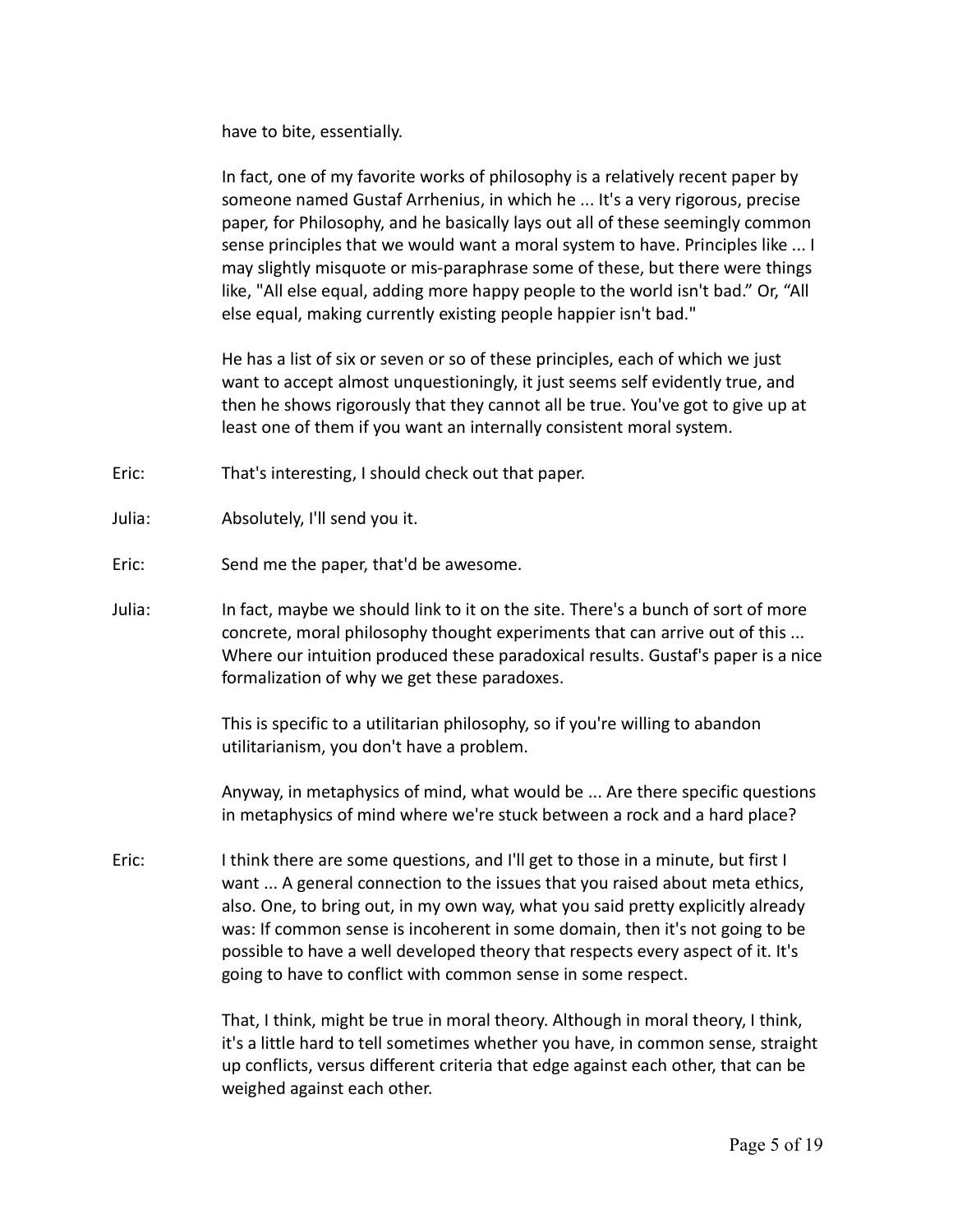- Julia: Sort of like: I value people having autonomy. And I also value people being happy. Sometimes, those things conflict with each other, but that's not necessarily a logical paradox.
- Eric: Right, exactly. Whereas, if you're committed to exceptionalist principles that sort cases differently, they can straightforwardly conflict with each other and then create robust violations of common sense, I think. That's one thing that I'm trying to think about with the moral theory case -- to what extent it's, new and competing considerations that can be weighed against each other, versus outright contradiction in the folk psychological principles underneath.
- Julia: I think the reason it was possible for Arrhenius to do such a nice, clean job of showing inconsistency in utilitarianism is that utilitarianism just has this one thing that it's prioritizing, which is utility. It's a very poorly defined thing, but whatever the good thing is -- happiness or flourishing or whatever you want to say -- there's just that one good that utilitarianism is trying to maximize…
- Eric: I want to ask you a question about this, before we get into the metaphysics side, which I've thought about more. One interesting case that I've puzzled on a little bit on the utilitarian picture is the hedonium case from Nick Bostrom -- do you know this?
- Julia: Yeah, but why don't you explain for our listeners.
- Eric: Just postulate that hedonium is whatever substance or structure that generates the most pleasure, let's say, with the fewest computational resources. On a simple version of consequentialism, say a pleasure-maximizing one, then it seems like the best thing to do would be to convert all of the mass of the solar system into hedonium.
- Julia: Even the mass of the beings who would want to use or enjoy the hedonium?
- Eric: Well, the hedonium would be whatever substance it is that is doing the enjoying, right?
- Julia: Oh I see, I see, right, it's not like a drug, it's just a thing that itself, experiences whatever good we care about, like happiness or flourishing.
- Eric: That's right, so you might think of it as like an artificially intelligent being that's basically programmed to most efficiently have happiness. In the hedonium case, then, what you might want to do basically is convert the entire solar system into one giant, kind of orgasmic, being.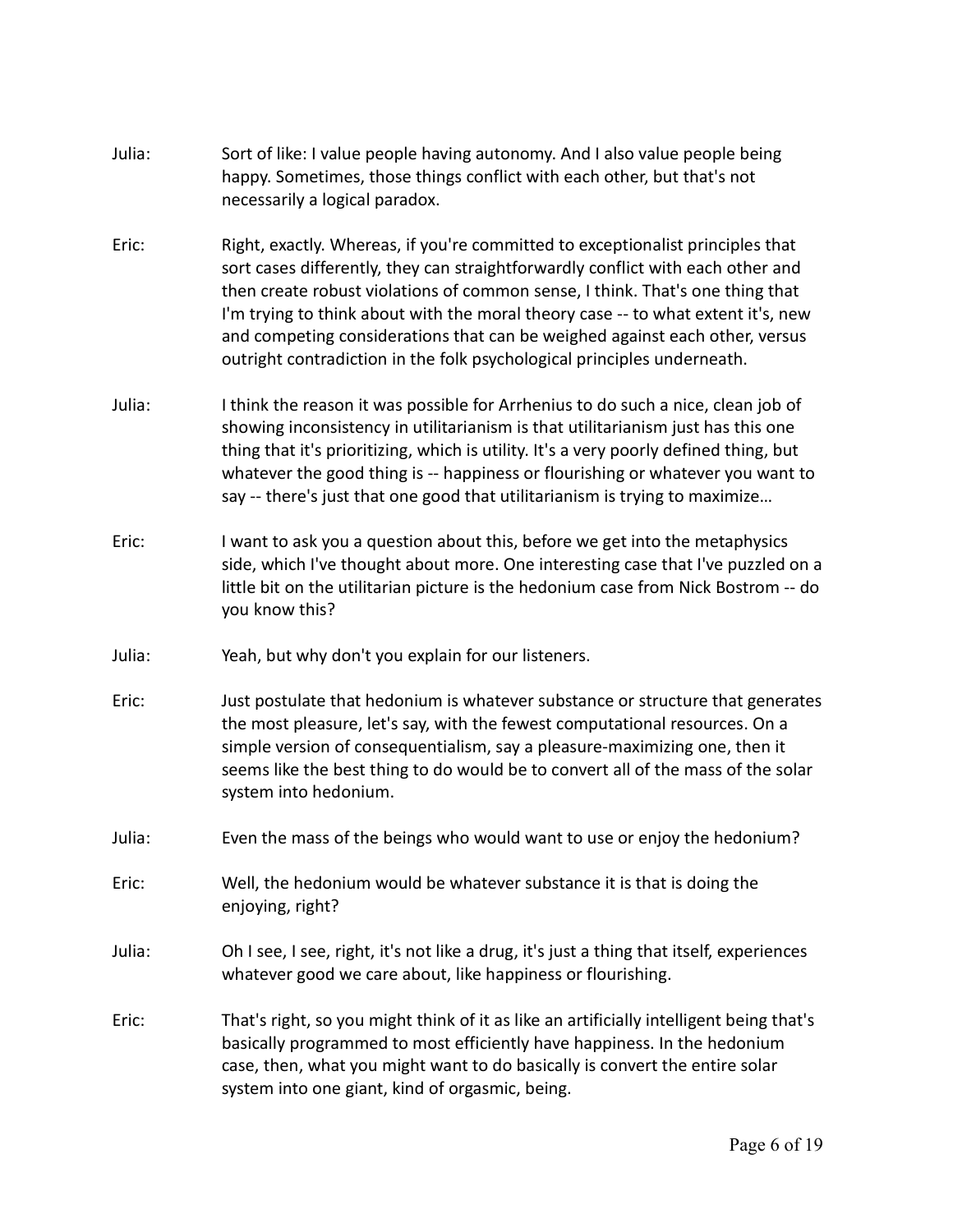Julia: Blob.

- Eric: That doesn't seem very in accord with normal common sense values. And yet it's a pretty straightforward way of ... Or not, not totally straightforward, but it's one way of thinking about if you accept certain premises about computations and maximizing pleasure. It's one thing you might think, "Wow, from a certain kind of utilitarian perspective, the best thing to do, the best possible thing to do would be to just commit suicide of the entire system to create the giant solar system sized orgasma-tron."
- Julia: Orgasma-blob.
- Eric: Orgasma-blob, right. I think that's an interesting kind of case, we're thinking about the boundaries of common sense.

You might say, "Look, I'm just going to take as a common sense supposition starting point, that that's not what we want. That's not the moral ideal." Then, based on that, I'm going to make my consequentialism less simple or less focused on simple hedonic pleasure or something like that. Because I don't want that case to turn out that way.

Julia: It's funny, in these cases, sometimes what one person intends as a reductio ad absurdum -- like, "Well, X implies Y, and Y's clearly absurd and therefore, that shows a problem with X" -- another person will just say, "Well, I guess Y then, because X implies it."

> There's this expression, "One man's modus ponens is another man's modus tollens." Which is two different ways to react to that "X implies Y."

- Eric: Right, I think the thing that happens once you think that common sense is no longer trustworthy as a basis for philosophical opinion, is that you lose a little bit of a hold on that gain. So you say, "Okay, well look. This is highly contrary to common sense, highly contrary to cultural presuppositions, but now I don't know how much weight to give to the fact that this does violate that in that way."
- Julia: I used to be really quite fascinated by paradoxes in moral philosophy. Cases in which my moral intuitions strongly suggest X and also strongly suggest Y, and also my logical mind can see that X and Y are in conflict with each other.

And I still am sort of interested in those paradoxes, but I am a little less interested. Because, just thinking a priori about my moral intuitions and how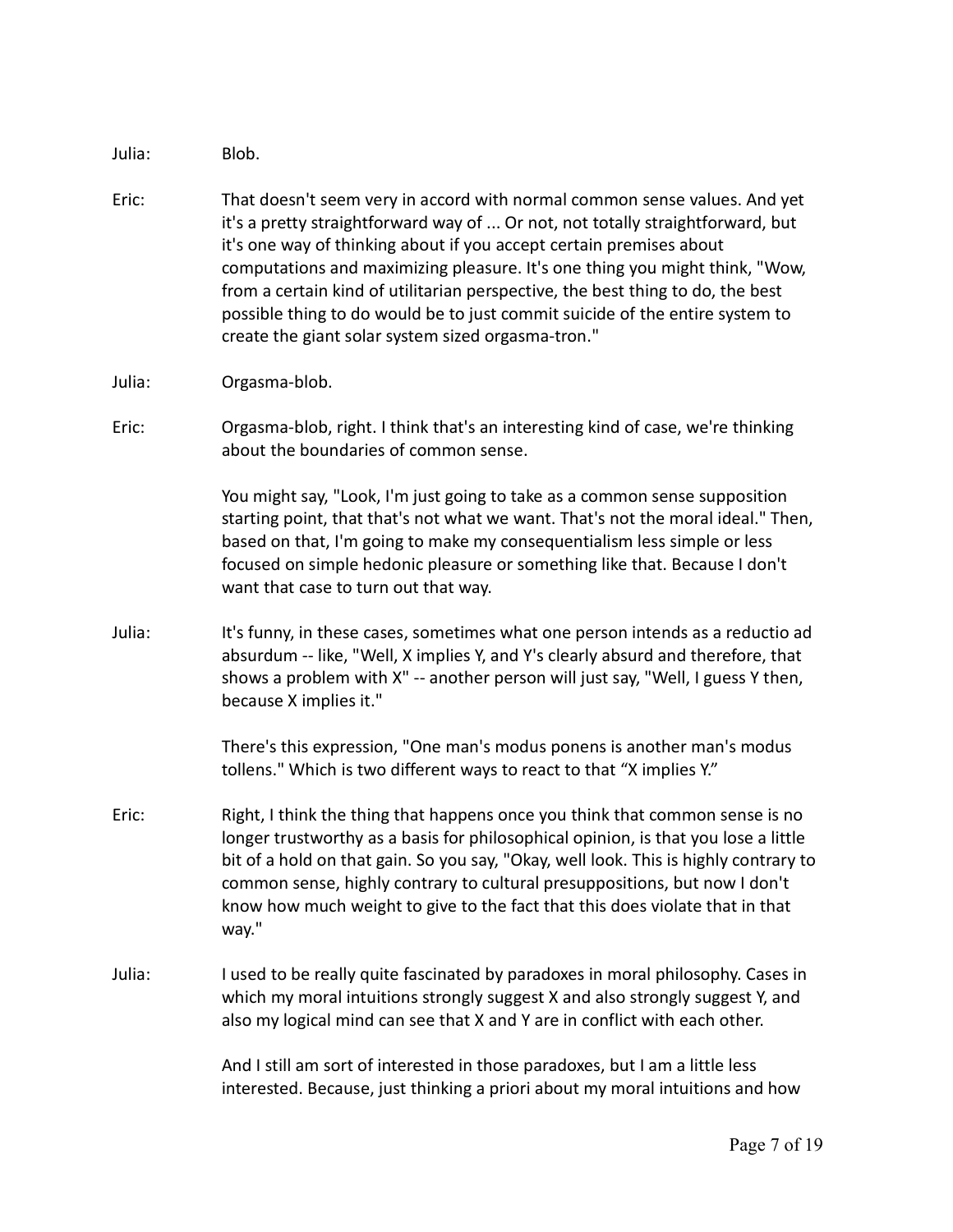they evolved -- human moral intuitions were not programmed from the top down, to be an internally consistent set of intuitions. We have different intuitions that evolved in response to different pressures. And there is not a ton of intentional coordination between those different intuitions. So just thinking about that system, in an outside view, you wouldn't expect that system to produce consistent judgments.

So I've become a little less fascinated and intrigued by cases in which I see these conflicts between my intuitions, because I sort of expect that to be the case. I'm also a little more pessimistic about resolving those inconsistencies.

To finish this thought, the best that I think I can hope to do is reach some kind of reflective equilibrium. Where I try to make whatever changes I need to, to my moral positions, that produce rough consistency overall, and require the least amount of violence to what seems to be common sense to me. But I allow that some violence to common sense will have to be done. I just want to minimize it, essentially.

Eric: Right. I'm not as sure about the reflective equilibrium thing, but up until that point, the position you were expressing is very close to the kind of position that motivates me in thinking about crazyism.

> Human beings, in thinking about minds and in thinking about morals – so, tracking back a little bit to the metaphysics of mind quote, our intuitions, our common sense, evolved and was culturally selected in a range of environments for a range of purposes. Stepping back, you might think, "Well, it's probably satisficing in whatever environment it emerged in."

- Julia: Where satisficing is, finding the solution that's good enough to work, but doesn't have to be the best.
- Eric: Right. If we look at how intuition has fared in fields where we've had a chance to kind of test intuition against rigorous empirical evidence, it turns out that physical intuition is great for picking berries and putting them in baskets, and throwing stones, and that sort of stuff. But when it comes to the highly energetic and the tiny and the huge and the fast, it's a mess.

Likewise, I think, when we start stepping outside of the kinds of cases that we're really familiar with, and start thinking about unfamiliar types of cases, like artificial intelligence types of cases, or alien-mind type of cases, or if we think about the possibility of beings with minds very different from us that we could design computationally… then the kind of culturally given and evolutionary selected processes that give us our intuitions might not be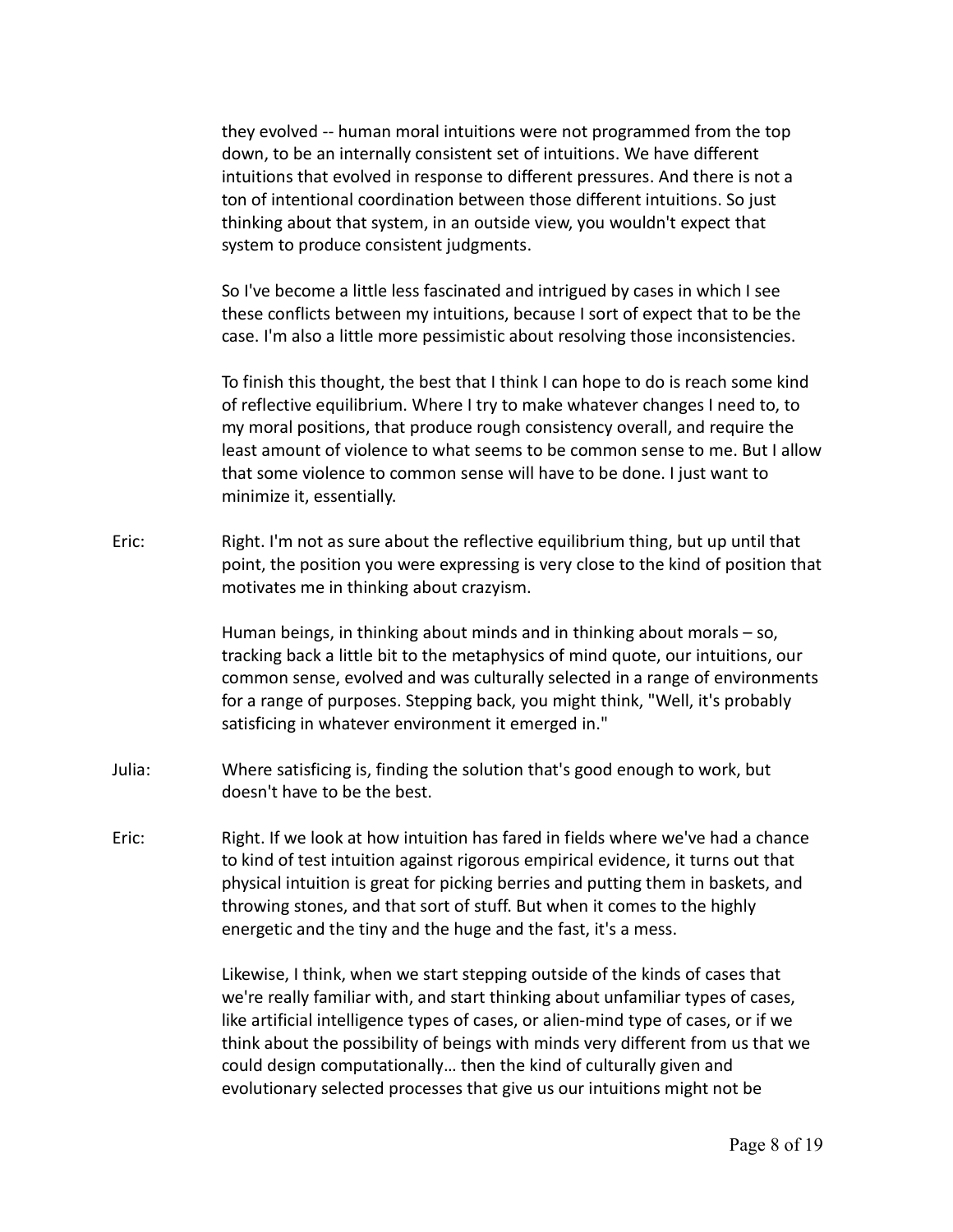expected to have anything very clear, or high quality, to say about that stuff.

Julia: I was thinking about this with respect to mathematical, sometimes logical, paradoxes. In my experience, something like 95% of all of the mathematical paradoxes out there involve either infinities or self-reference. And something like infinities -- infinities are not a thing that human brains would have had to deal with as they were evolving.

> This is setting aside the question of whether infinity is even a coherent concept in itself, because if it's not, then this could explain why the paradoxes arise. But regardless, it's also true that our brains did not evolve to be able to think well about infinity. So of course, things are going to seem counter-intuitive to us.

Eric: Right, and we evolved in an environment in which the only beings who were capable of linguistic thought of the kind of quality that we're used to as human beings, are other human beings, with forms similar to ours and with certain kinds of maximum capacities.

> We did not evolve in the context where there were highly intelligent group intelligences, or artificial intelligences. We did not evolve in a context in which we might interact with a being who is capable of vastly more pleasure than we are, or hugely more intelligent than we are. So our moral intuitions and our intuitions about the metaphysics of mind are ... We might not expect them to transfer very well to those unfamiliar types of cases.

Julia: This is kind of an a priori argument for crazyism. That just knowing about our brains and how they evolved, we should expect there to be domains in which our common sense intuitions just don't ... There isn't a way to \*not\* conflict with them in some sense.

> Then, there's also more ... I think you have other pieces of evidence pointing towards crazyism in some fields. Like the fact that areas of physics and cosmology have continually generated crazy answers that have turned out to be correct, where the dubiety has gone down over time. So there's precedent for crazy solutions turning out to be correct.

Eric: Right. I think what we've seen in the history of science is: often, especially when we're talking about the science of the very large and the very small and the very energetic, we've seen things go from crazy to bizarre. Basically, all the common sense options get left behind centuries ago, and there are only bizarre options left.

That's one good reason to think that -- an empirical reason, just looking at the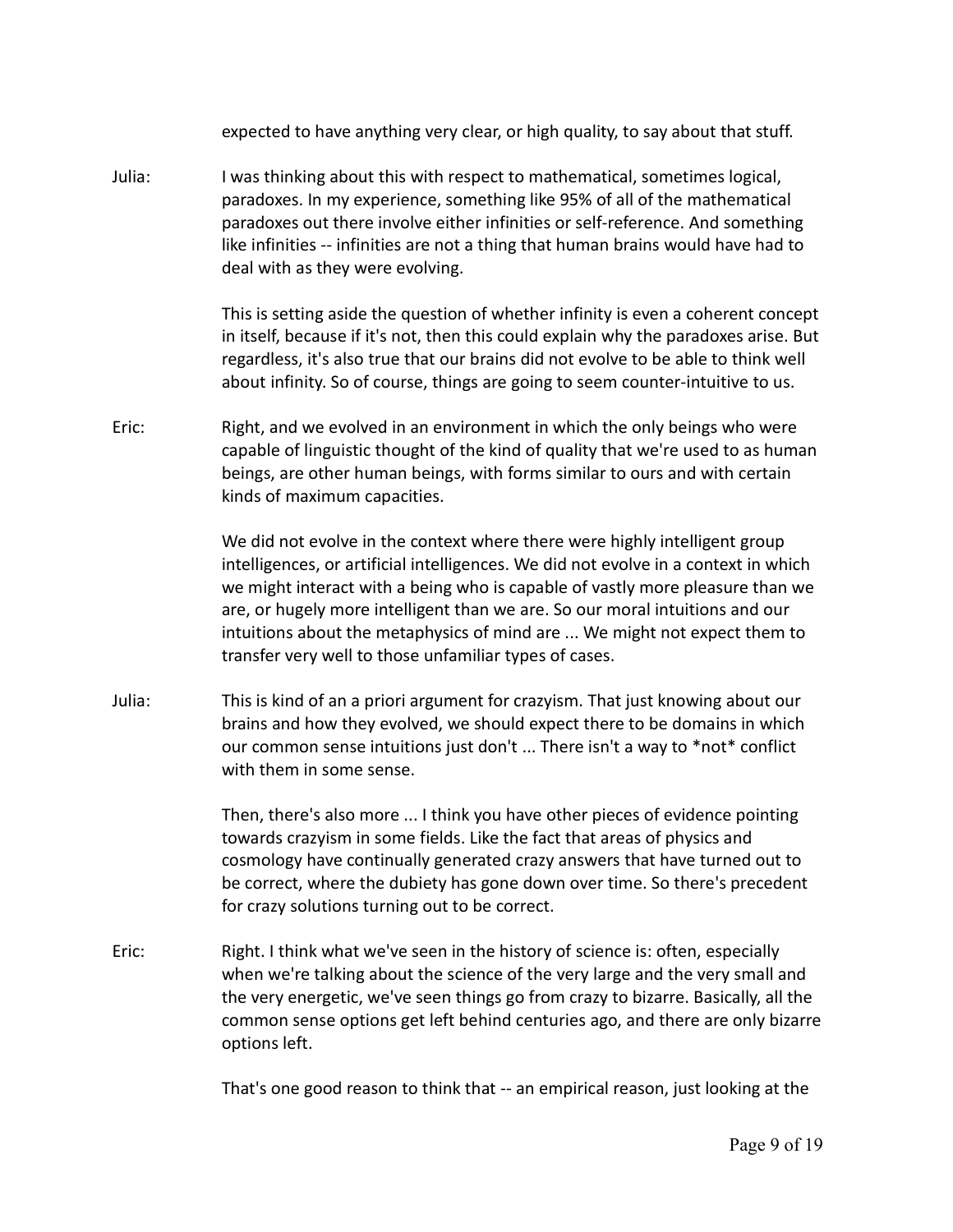history of science, to think that crazyism is likely true of the very large and the very small and the very energetic.

With metaphysics of mind I think the argument is similar, although a little different. Because in metaphysics of mind, we haven't got the kinds of consensus answers over time that we got in physics. We gave up geocentrism. We basically agree about relativity theory. Maybe if we can figure out how to reconcile it with quantum mechanics is still an issue, but we've made progress in those things.

It's not as clear we've made that kind of progress in the metaphysics of mind. There is a similar type of empirical argument, which is that in the history of philosophy of mind, every single well-developed view of the metaphysics of mind has been bizarre and dubious. Every single option that's been on the table, well developed option, is crazy.

From an economic market point of view, you'd think, if it was possible to create a metaphysics of mind that accorded with common sense, then someone would have done it.

- Julia: Because surely, the rest of us would go, "Oh, thank God, finally something we can wrap our minds around."
- Eric: It might not be as fun or niche or whatever, but you'd think that some people would be attracted to it and would be famous.

… It's somewhat hard to defend a universal claim, but my contention is, my challenge is: every single theory that's been put forward in the metaphysics of mind -- that's well-developed enough to commit on specific details like mentalphysical causation, and the scope of mentality in the universe, what sorts of being have minds and what sorts of beings don't -- every single theory is bizarre.

That would include even, say, I think Cartesian or actionist dualism. And Thomas Reed's so called "common sense" philosophy, even though when you look at the details of them, they're… pretty bizarre stuff.

Julia: I do want to get into some of the examples of crazy theories in metaphysics of mind, but first, I just want to go a little deeper into this. We were kind of making this inference, where we said, "Look, a lot of these crazy theories in science have turned out to be correct. Therefore, we should put higher probability on crazyism in the areas of philosophy like metaphysics."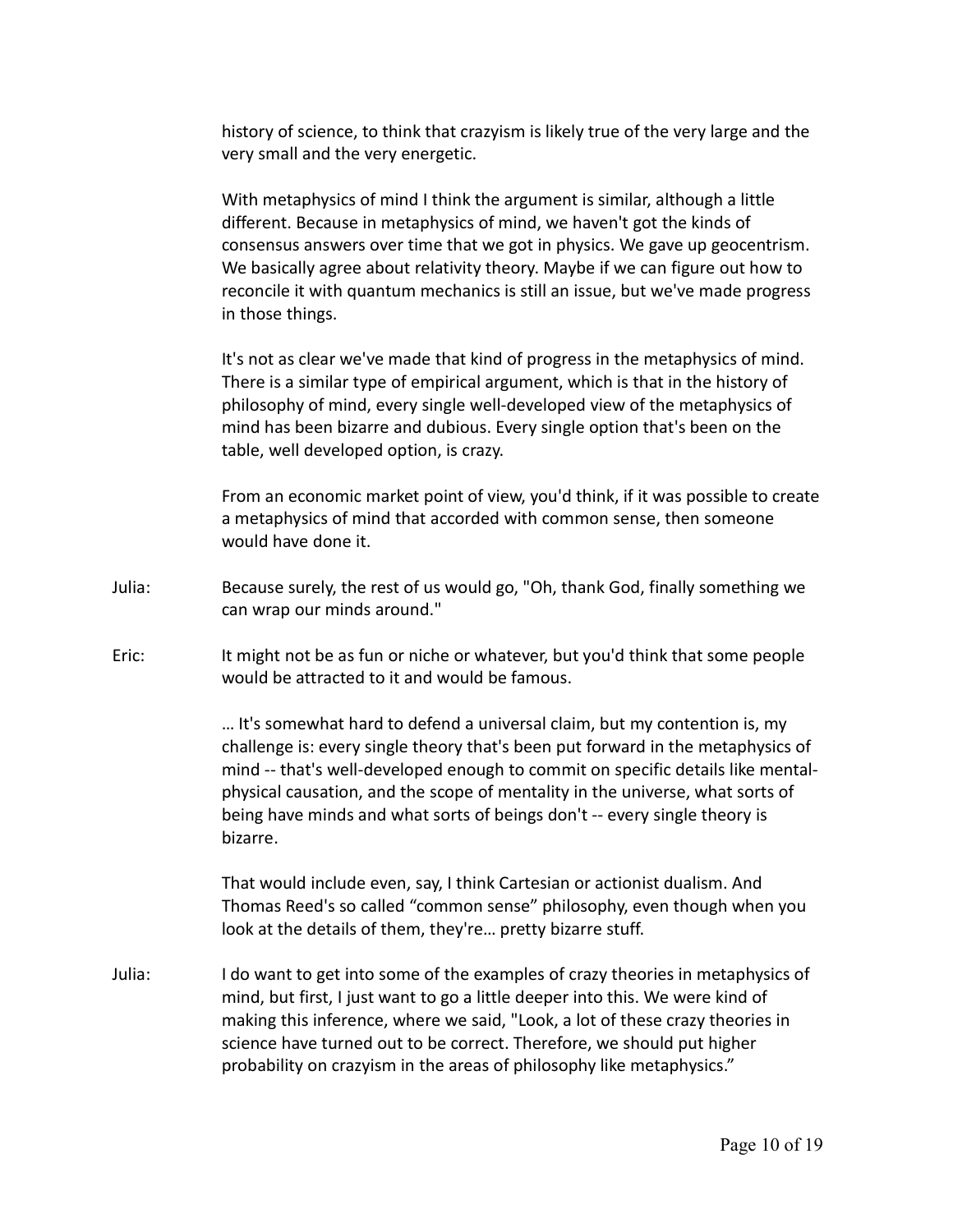I'm not quite confident that that arrow is justified. Because it seems like the goals of science and philosophy are relevantly different. The goal of philosophy is to make sense of the world. So if the answers that philosophy gives us seem nonsensical to us, then it hasn't really succeeded at that goal.

Whereas there's no such constraint on science. The universe doesn't owe us a reality that we can understand or that makes sense.

Eric: Here's a case where I think the metaphysics of mind and morality might come apart again. I'm still inclined toward crazyism about morality, but I think the case is easier for metaphysics of mind here.

> I think that there are metaphysical facts about what types of beings have conscious experiences. As with the physics, those facts might not be accessible to us. The universe does not owe us, as you say, an explanation. Or the ability to understand or make sense of what sorts of weird, alien beings, or group consciousnesses, or whatever, would be conscious or nonconscious. But there would still be facts about those.

> There's license for some more skepticism in philosophy. Because we don't have the scientific tools, I think, to detect phenomenology in quite the same way that we have the scientific tools in cosmology. At least for some of the cosmological questions, I think there still is this realm of facts that's independent of us, that we wouldn't necessarily expect common sense to be well tuned to deal with.

In morality, I think it might be slightly different. And this is again, why I'm a little hesitant about extending crazyism to morality. I'm inclined to think that I would at the end of the day.

One reason for hesitation here is, you might think of morality as something constructed by us and in that sense, we kind of make it so, by accepting something, in a way that we cannot make an alien conscious by accepting that's conscious or nonconscious, right. That creates a kind of ... There's at least a possible bridge there for us to reconcile our morality with our common sense, perhaps.

Julia: It's funny, I was going to go the other way and say that I'm more inclined towards crazyism in moral philosophy, than in metaphysics!

> Because moral questions are more like questions about our preferences, than they are questions about how does the world work, about what is true. I think there's a stronger case that our preferences didn't evolve to be internally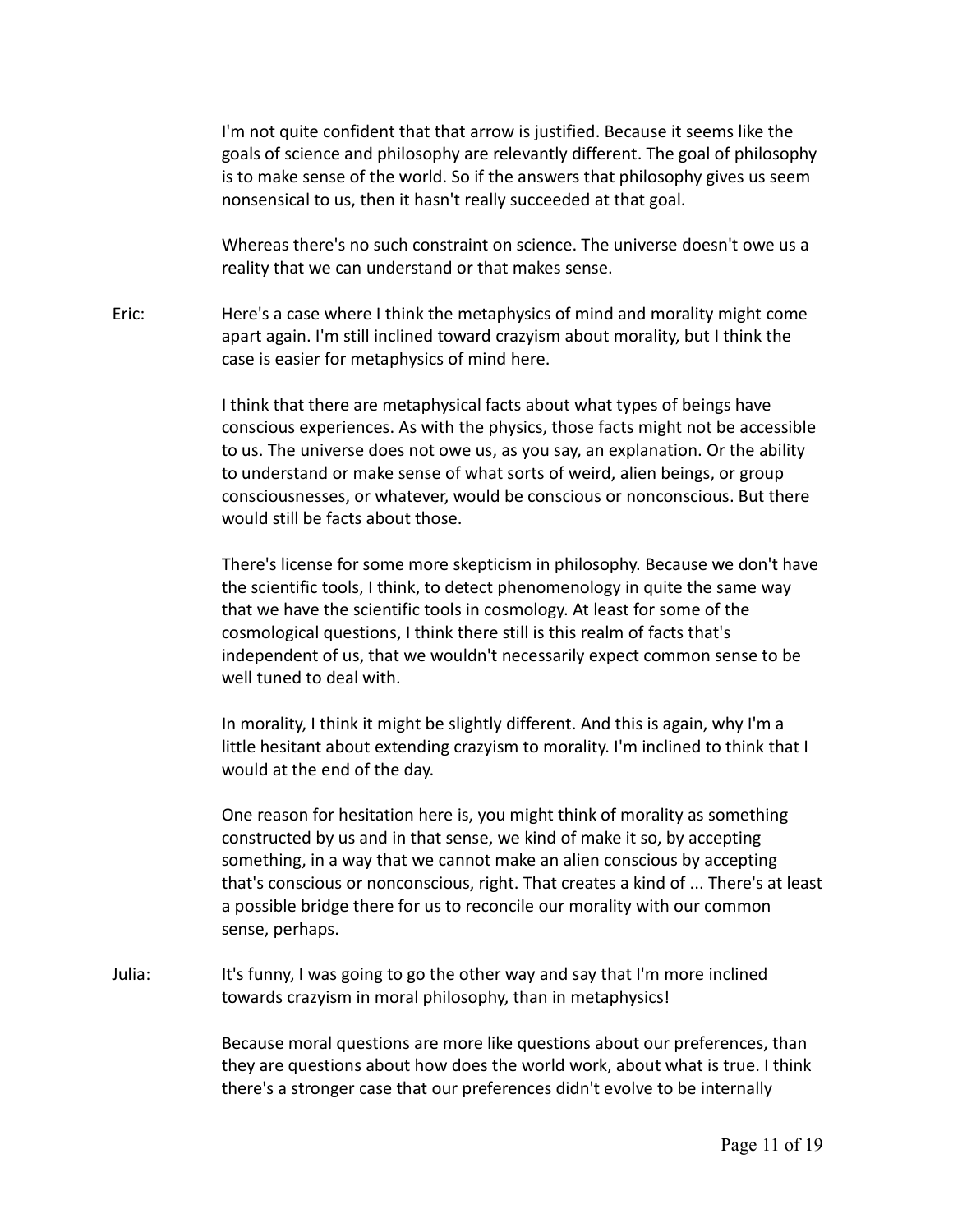consistent, than the case you could make about, "how does the world work" questions not making sense inherently. Eric: Maybe so. I could kind of see that going either way. On the metaphysics of mind case, I think there's a case from analogy to the sciences, and there's a market-based empirical case. That one hasn't been developed yet, and you'd think that one would be developed if one were available to be developed. Neither of those is completely decisive, I think, but those two considerations along with these kinds of, as we're saying, a priori, evolutionary considerations, combine all of that together, I think there's a good reason to have fairly high credence in crazyism. Julia: We keep alluding to all these crazy sounding metaphysical theories, let's finally give an example of one for our listeners. Eric: Right, well one that I've been working on quite a bit, it's not the only one but it's definitely has some shock value for some people, at least -- or I think maybe most people, but not everyone -- is the idea that the United States is literally phenomenally conscious. Julia: What's the case for that? Eric: Most theories of mind, most contemporary philosophers of mind, are either materialists or pretty close to materialists. David Chalmers has a kind of dualism, but it's got a lot of structural similarities to materialism for the issue in question. Most philosophers of mind think that what's necessary for mentality is

something like complex information processing. Sophisticated responsiveness to the environment. Maybe a kind of evolutionary embeddedness in historical environment, that gives your actions and reactions meaning and function, and stuff like that.

If you look at the kinds of features that most philosophers of mind describe as characteristic of, maybe sufficient for, the existence of consciousness in an entity, it looks like the United States -- or any country; I choose the United States because I think it's perhaps the best case country for this -- has those features.

What I want you to do is kind of imagine the United States the way a planet-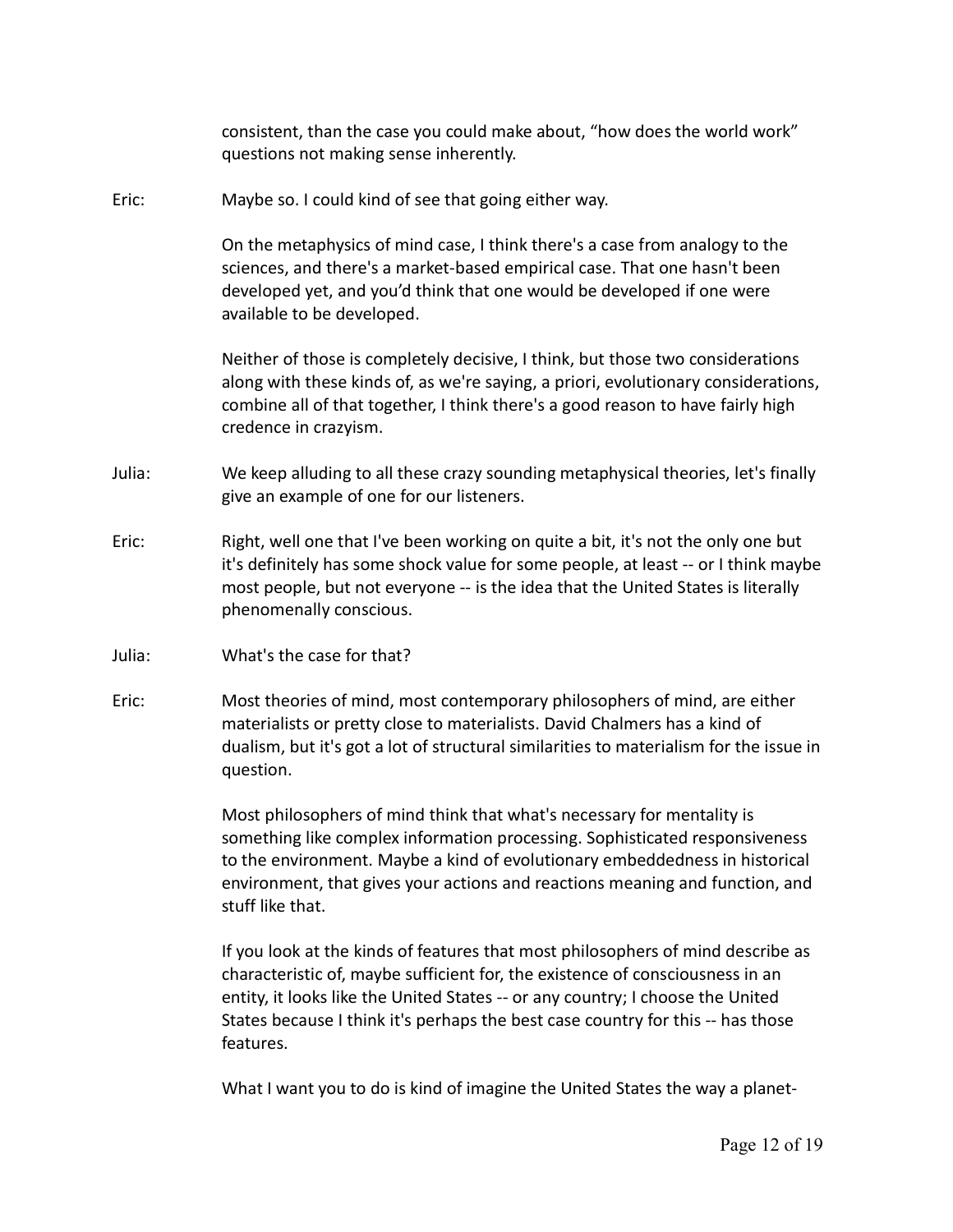sized alien might imagine the United States. Think of all the individual people in the United States as something like cells in your body. They trade information.

As an entity, it does things. Like, it invades Iraq, it sends this kind of army-like pseudopod out to invade another country. And in doing so, it's responsive to sensory input. It doesn't hit the mountain, it goes around the mountain. It hunts down Saddam Hussein, or whoever.

The United States, as a collective entity, imports goods, exports goods, develops its environment, monitors space for asteroids, speaks collectively as a group. Citizens of the United States trade huge amounts of information with each other. The United States represents itself in certain ways, self-represents. It monitors its own states, it monitors how many people it has, it monitors unemployment rate, all that kind of stuff.

I'm not saying the United States is, in fact, literally phenomenally conscious. Or I think it's possible that it is. The first point that I want to make here is that if you look at what most philosophers of mind say about what makes something a being with mentality and consciousness, and then you just apply those criteria straightforwardly to the case of the United States, it looks like the United States meets those criteria.

- Julia: I imagine that you could make this thought experiment even more compelling, to people who don't yet find it compelling, by asking them to imagine a country, maybe the United States, that literally copies the processes that a human brain is going through. Over the course of, say, an hour. But with humans playing the role of neurons and sending signals to each other the way neurons send signals. The same process is happening, the same information being transferred in the same patterns, but by humans in physical space. Or in larger geographic space instead of neurons, but the same pattern.
- Eric: Yeah, so Ned Black has an example, something like this. You could imagine that scenario. But the brain has like, 80 billion neurons, right? So it's ... You'd have to take more than any one nation, right? But it's not --
- Julia: It's not logically impossible to imagine.
- Eric: It would be a lot slower than the brain, realistically. Now, what kinds of intuitions do we have about what would happen in that kind of case?

When Black sets up this kind of case, he doesn't do it actually exactly with neurons, he does it with functional states. But I think it's a similar idea. He invites the reader to think, "Well, it's absurd to think that that entity,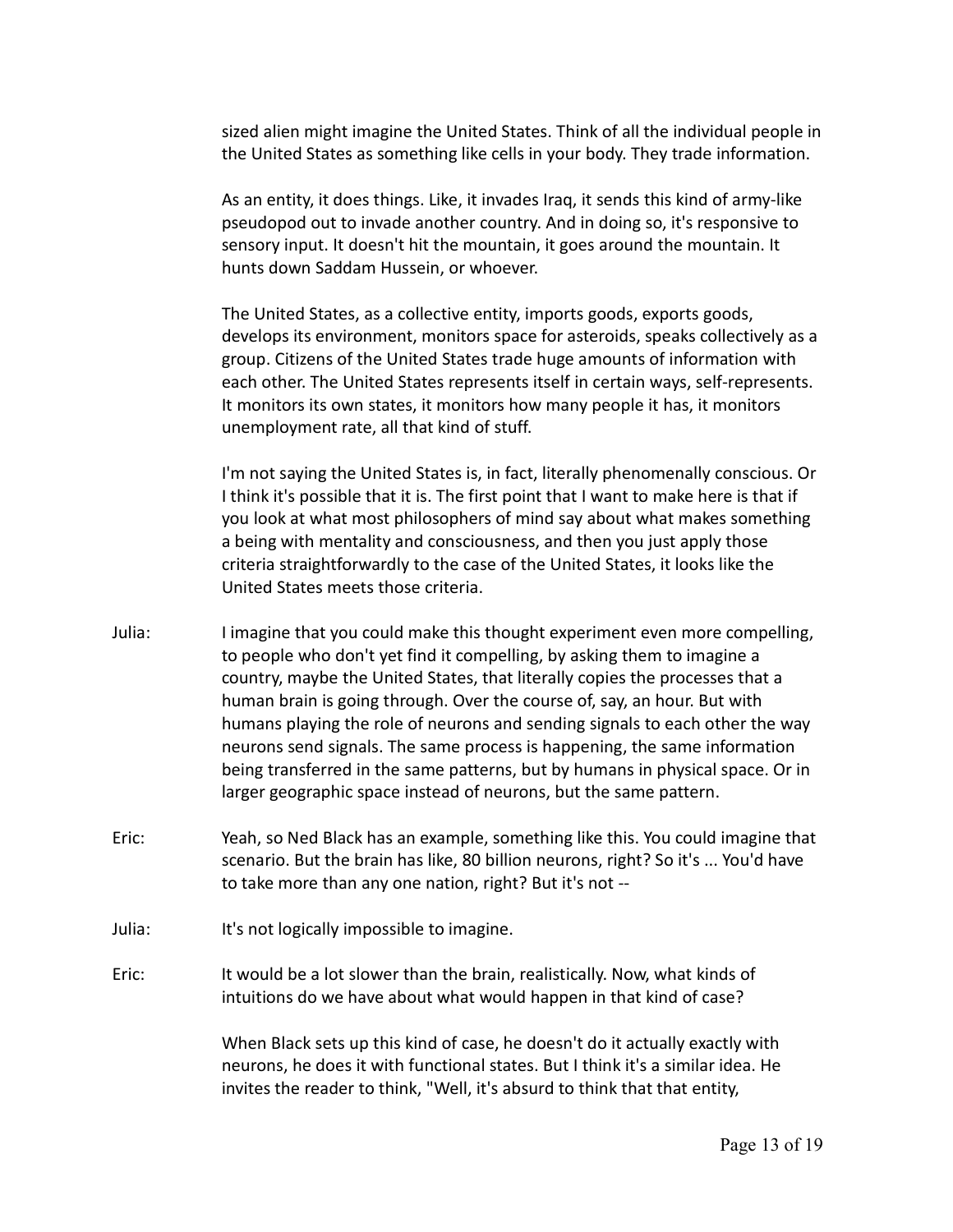constituted of people, trading information with each other, would have a higher level of conscious experience in addition to the conscious experience of all the individuals constituting it."

If he's right, that ... Well, I think he's right that that's somewhat contrary to common sense. I think it's even more contrary to common sense, it's even a sharper violation of common sense, to say the actual United States, as it exists right now, without further messing around, has a stream of experience too. You could have strengths of violation, and non-violation, of common sense.

Julia: I forget who said this, but there was one attempt to approach this question from a different angle that said, "Okay, imagine that we replace the neurons in your brain, gradually, piece by piece, with these little robots that are programmed to do the same things that neurons do, to take in the same inputs and produce outputs according to the same rules."

> Gradually, your neurons get replaced by these robots. Fine. Most people, I think, would still say, "Okay, yeah, I'd still be conscious even though I had robots instead of neurons doing the processing."

Then this person said, "Well, the robots themselves could not possibly be conscious, because if they were, then the whole system would stop being conscious." That doesn't seem very intuitive to me. As long as the robots are doing their job properly, why can't they be conscious without my own consciousness ceasing to exist?

But this is just the US, or China -- the giant, 80 billion person nation -- thought experiment. On a much smaller scale, but it's the same thing.

Eric: Right. Some people think, for some reason, that consciousnesses can't nest in each other. That you couldn't have consciousness at two levels of organization at once, at the lower level and at the higher level at the same time.

> That principle's been proffered by a few people. Giulio Tononi has defended it… But I think part of what they want to do is avoid… They see the possible implications of, say, standard theories of consciousness for a group level consciousness of entities like the United States. And they want to avoid that conclusion. So they introduced this, I think, as a means to avoid that conclusion.

> Introducing it as a means to avoid that conclusion -- if it really is justified in that way, I don't think that's totally clear how it's justified, but if it's justified because you want to avoid that conclusion -- then what you're doing is, you're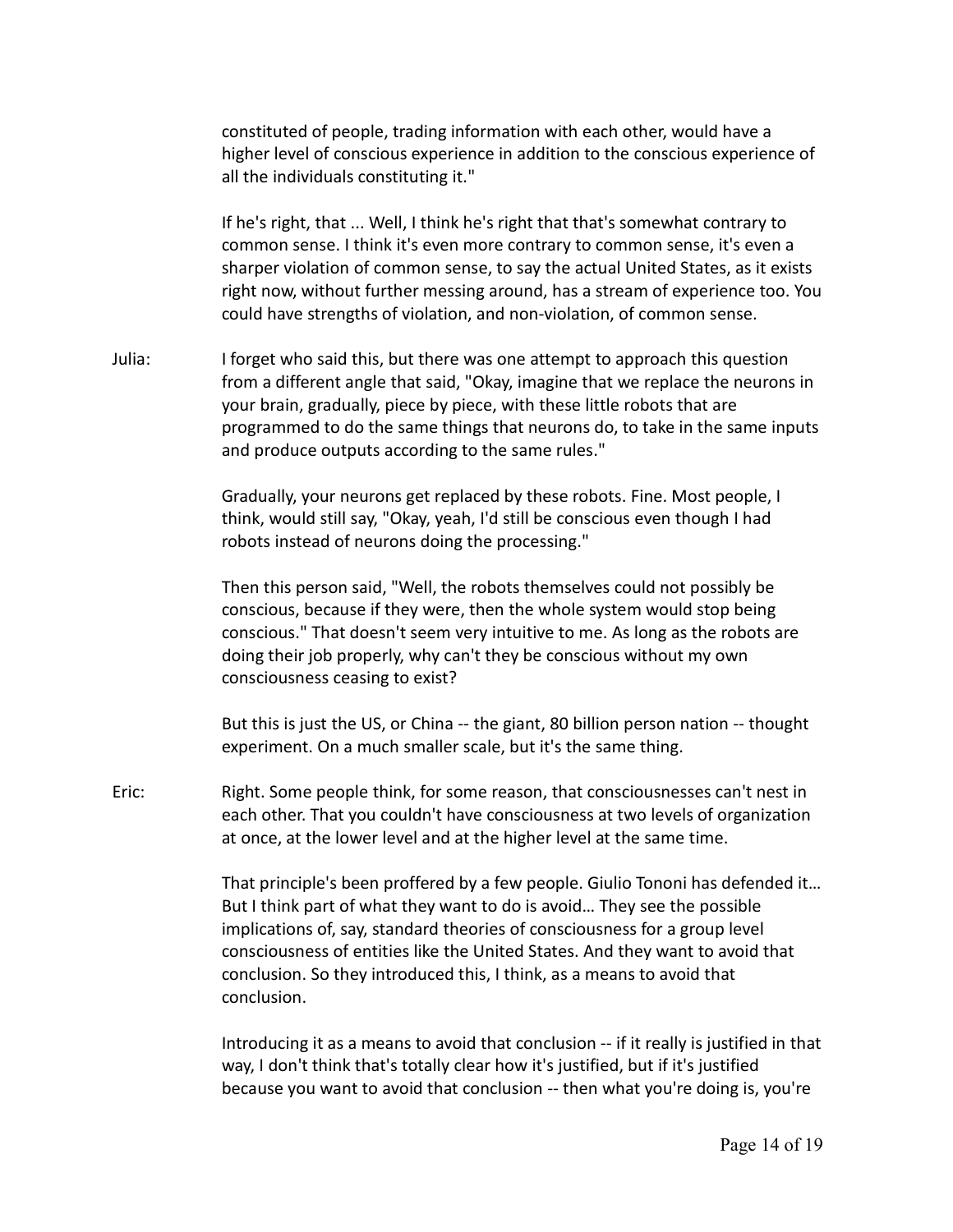engaging the philosophical message that takes, as a fixed point, "Groups like the United States couldn't be conscious."

One of the questions I'd ask about that is, "How do you know that?" It's contrary to common sense, but if what we've been saying earlier is correct, then common sense might not be a very good guide to these kinds of issues. So why should we take that particular violation of common sense as an evidential fixed point?

- Julia: Right. At the least, it seems pretty likely that we have to choose between counterintuitive conclusions, whether that's "Consciousnesses can't nest" or "A country couldn't be conscious." It's possible there's a logical loophole that I'm missing or something. In all these cases, it's possible. But this is, I think, a good example of where crazyism seems pretty well-supported.
- Eric: Right. If you look at nesting, people who have what I call "anti-nesting principles"… When you push on those principles, they tend to have their own counterintuitive consequences, again, that Block suggested.

For example -- this is really far fetched, but it's a clean, simple example -- if it were possible for there to be very tiny beings who acted out the role of one neuron, and you inhaled one and it became part of your brain, you would lose your consciousness as a result.

That seems unintuitive. Maybe it's true, I'm not sure what role intuition should play in this. Not all the intuitions are on the same side in this issue.

Where another kind of group consciousness, intuitive case, I think is: we can imagine the science fiction case where we were visited by beings who look like woolly mammoths and who behaved in intelligent, linguistic ways. Maybe they were a little bit slower-paced than we are, maybe it takes ten times longer for them to say anything as it takes for us, but that doesn't seem like that big a deal.

It turns out, in this scenario, that their mentality is substantiated by a hundred million insects that they contain in their heads and their hooves. Each insect has a tiny little set of sensory organs and its own insect-like intelligence.

In that case, it might be intuitive to think, "Well, the insects have insect level consciousness." But also, these beings who -- maybe you can imagine a science fiction story in which you've already established social relationships with them, maybe there's been cross-species marriage -- it would seem highly chauvinistic to say, "No, those beings can't be conscious, because their mentality is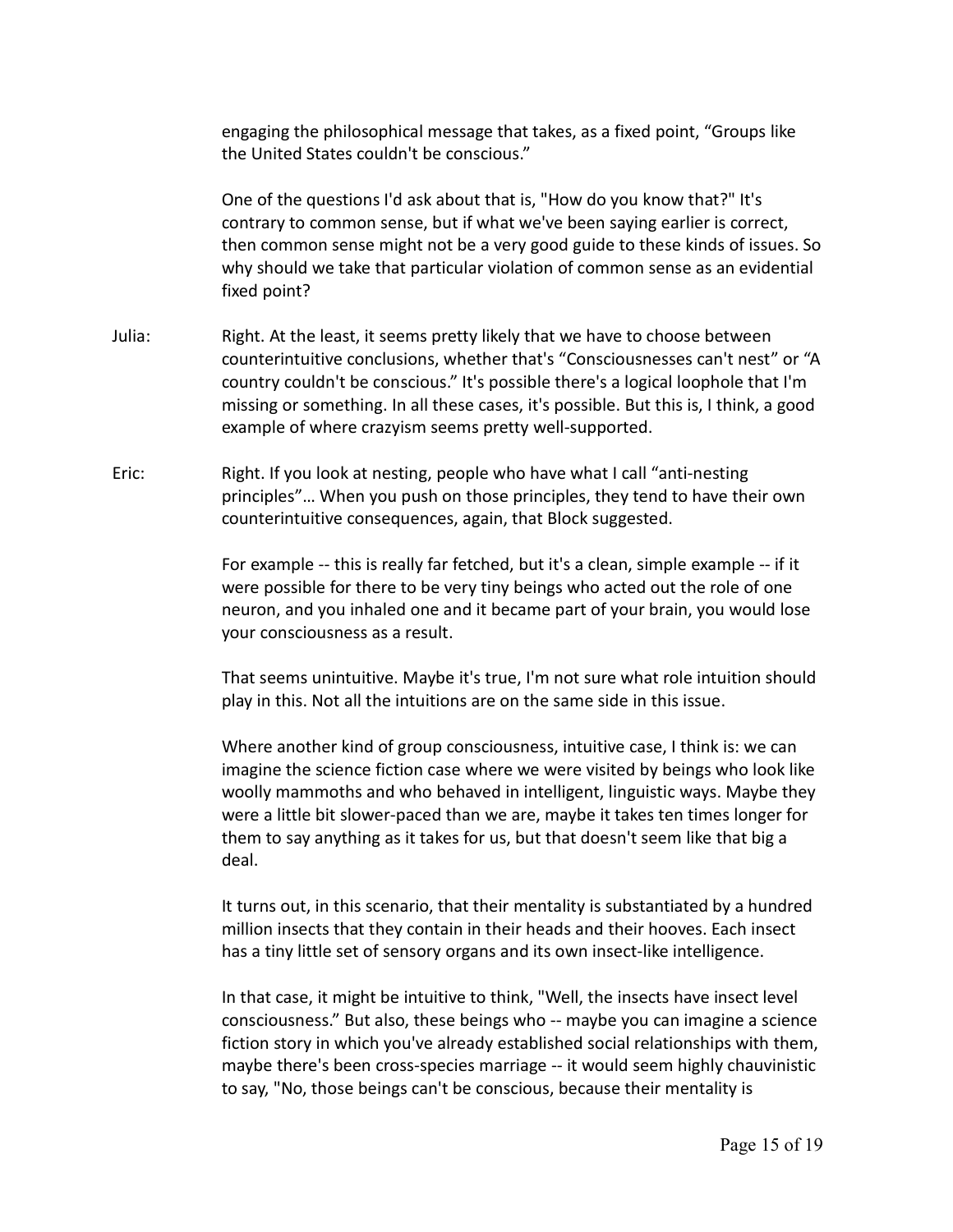substantiated by the interaction with insects rather than the interaction with...

## Julia: That's just anti-insectism right there!

"

There is actually another way out of this rock-and-a-hard place dilemma, that I didn't mention. Which is just, you can say, "No, consciousness can only be instantiated on a brain. It can only have biological substrates, and not other substrates."

Which feels unintuitive to me, but not to some people, I think.

- Eric: Right. People do say stuff like that, and I guess I was kind of assuming a falsity of that in what I was saying before.
- Julia: That does get to the point that what feels like a violation of common sense varies between people.
- Eric: You mentioned at the beginning that I've been interested in science fiction. And actually I think one of the wonderful lessons of science fiction is that it's intuitive that consciousness and intelligence could be instantiated in a wide variety of beings.

Once you think about the way science fiction authors have set up mentality, fairly plausibly in a wide range of possible cases, then readers are drawn in to think of these beings as having mentality. If they behave in sufficiently sophisticated ways, and they exist in societies, and they have recognizable interactions, and morality, and cares and things like that.

I think anyone who would insist upon neurons specifically, or something like that, would be violating that aspect of common sense that's so nicely drawn out in the science fiction literature.

Julia: We have a few minutes left, and I think my top choice thread to close on would be: Whether the unreliability of common sense as a guide to these questions means that we ... What should we do about that fact? Does that mean common sense doesn't apply to philosophical reasoning?

> That seems too harsh. There are many, many cases in which I think we need to be able to say, "That seems absurd, clearly we must have gone wrong somewhere in our reasoning." Philosophy's just not ... It's never going to be a purely logical deductive enterprise, where you can just prove something the way you would prove it in math. Aren't we just going to have to use common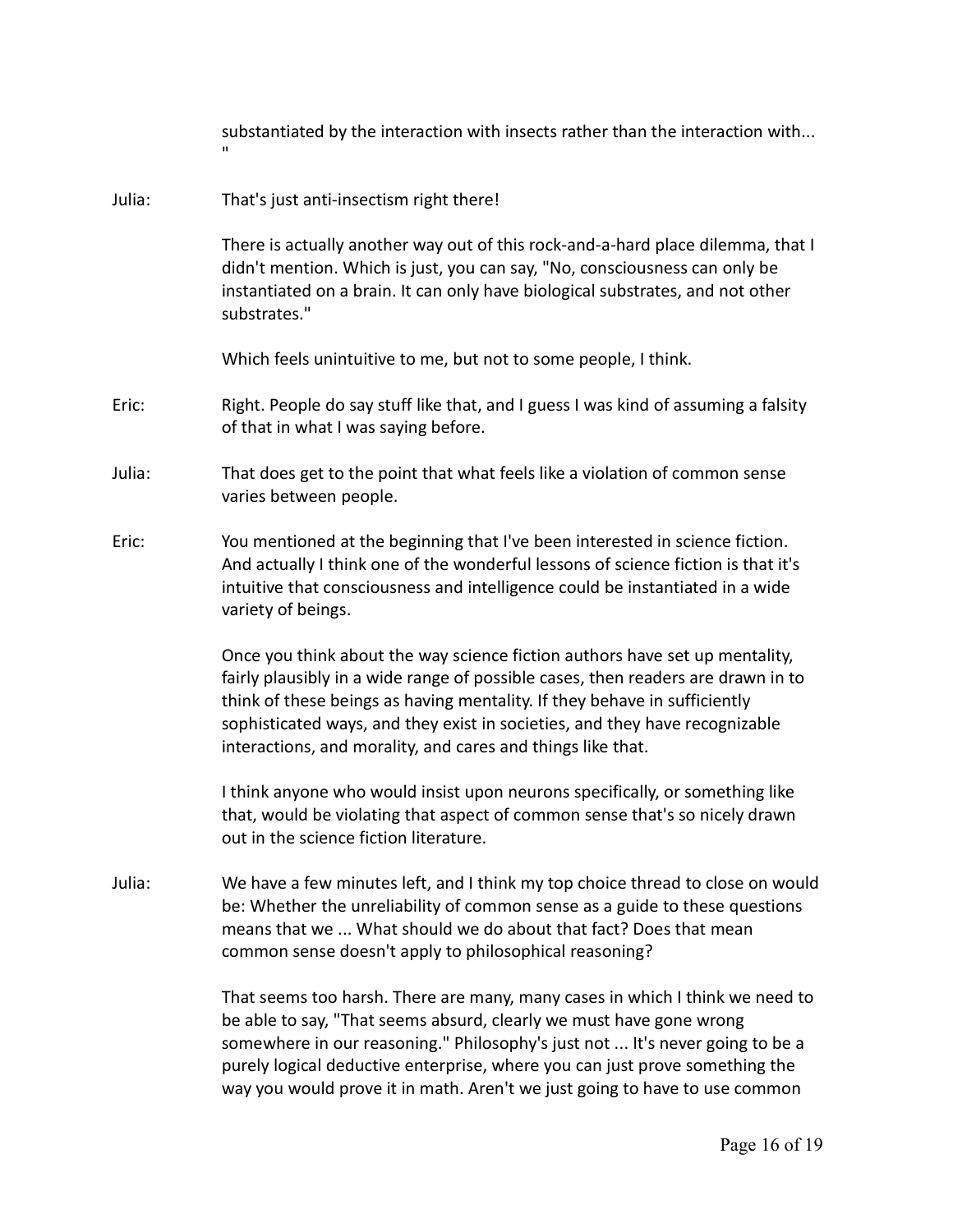sense, a lot?

Eric: Yes, I do think we have to use common sense. I think we're stuck with basically three unreliable tools. One is common sense, or culturally given assumptions. Another is empirical methods. The other is appeal to abstract virtues like simplicity.

> What I think is the case about the metaphysics of mind, in particular, is that none of these tools is going to give you very solid answers. We kind of have to rely on all of them. There are some things that have basically no scientific merit. No merit in terms of simplicity or elegance. No merit in terms of common sense. And we can discard those, right?

For example, here's a theory. On your 18th birthday, you get an immaterial soul for exactly seventeen seconds. There's no scientific merit for this, it violates common sense, it's completely inelegant.

It's not like all theories are going to be equal. I think we're in a tricky epistemic situation where we have various means of trying to figure these things out, but none of these means are very powerful. That doesn't mean that we are kind of just left completely shrugging our shoulders. Some theories have more plausibility than others, but we left in a position of dubiety, where we can't resolve confidently upon any one theory or even any broad class of theories, like materialism.

- Julia: That sounds like a very common sense thing to say. I can get behind that.
- Eric: Crazyism is not itself crazy, I think. Perhaps it's bizarre, I'm not even sure about that.

Let me just conclude with one thought about this way of doing metaphysics, as opposed to some other ways of doing metaphysics.

I think most metaphysicians are interested in resolving upon what they see as the one metaphysical truth. Here's materialism, it's right. And here's my version of it, and here's why it's right. Here's transcendental idealism, and here's why this is the correct view.

The way that I am approaching these issues, I think of it as disjunctive. In the sense that disjunction is "this, or that, or that, or that." I'm more interested in opening possibilities that you might not have thought of or taken seriously before, like that there could be a stream of consciousness in the United States,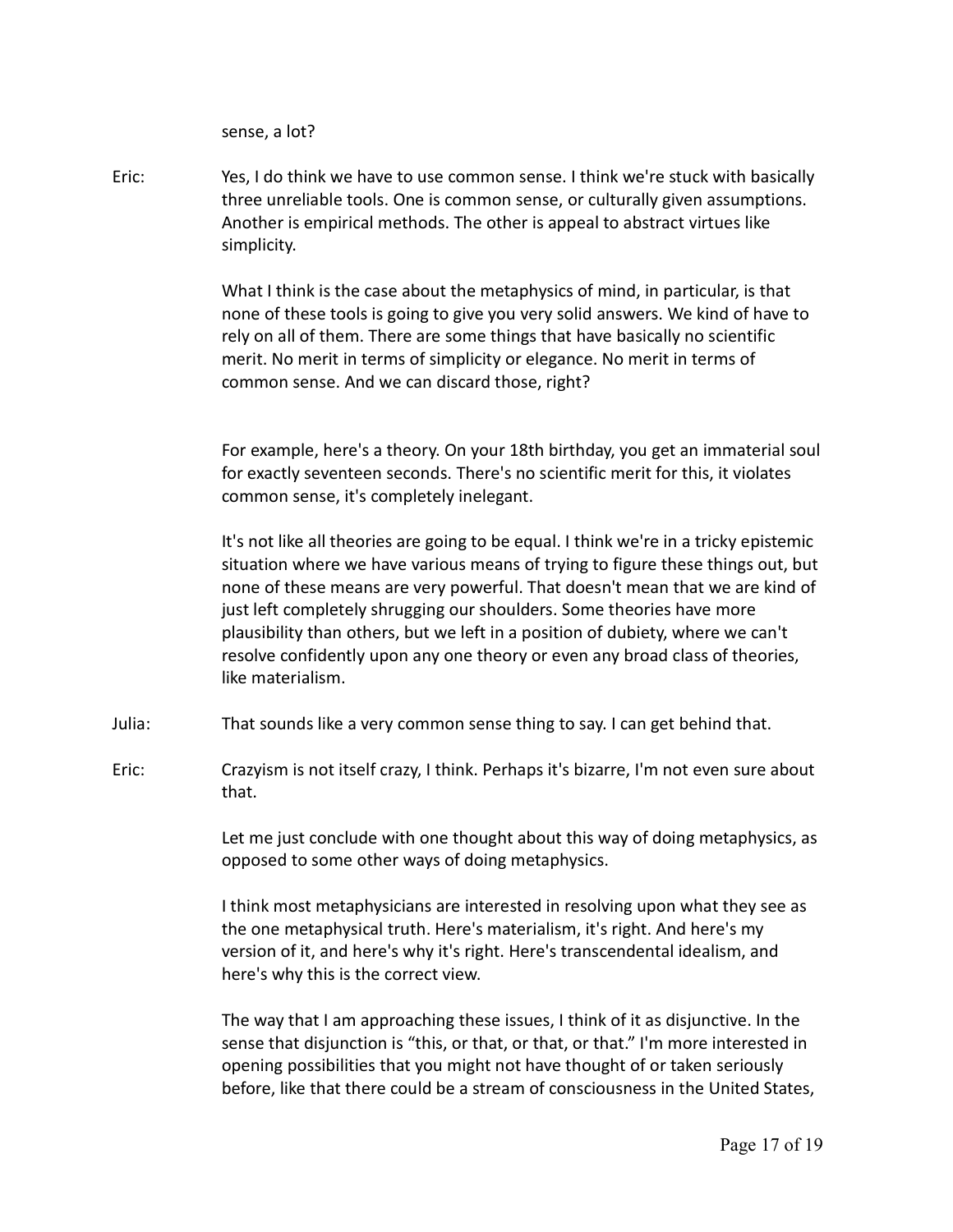than I am in closing the possibilities and resolving upon a single answer.

Once we no longer think of common sense as a decisive criteria, even though it has some value as a criteria, and we start thinking about all the different possibilities that are out there, a variety of bizarre and beautiful possibilities open up. I find that kind of exciting. We lose our moorings a little bit, and the world seems to me, kind of more wonderful and amazing and incomprehensible and beautiful, once you see the weakness of the presuppositions that you might have had, entering into doing philosophy.

Julia: Well said. Let's wrap up this section of the podcast, and we'll move on to the Rationally Speaking pick.

## [interlude]

Welcome back. Every episode we invite our guest to introduce the Rationally Speaking pick of the episode. That's a book, or article, or website, or something that has influenced his or her thinking in an interesting way. Eric, what's your pick for today's episode?

- Eric: My pick is Borges' "Labyrinths."
- Julia: Excellent, tell us a little bit about that book.
- Eric: That was a favorite book of mine as a college student, and still is a favorite. It's a collection of his most philosophically interesting short stories, gathered and translated into English. It's full of ideas about infinitude, and idealism, in the metaphysical sense of idealism, where mentality is fundamental to the universe, full of paradox and weirdness.

Also, for me a little bit of a schooling in how you can write philosophy science fictionally, or speculatively. Or how you can do a speculative fiction philosophically.

- Julia: I remember, I think it was in Labyrinths, I was reading a poetic passage about a different civilization that had a totally different ontology. They divided up the world in a totally different way that seemed very arbitrary. Like, there was a whole category of "Things that have 5 legs." ... It was weirder than that, it's hard to be weird on the spot.
- Eric: Yes, Borges' text, I'm not sure if that's in Labyrinths or not, but he has this stuff, this wonderful taxonomy of animals, and it's like 14 different categories that make no sense of relationship to each other. One of them is "Things that when